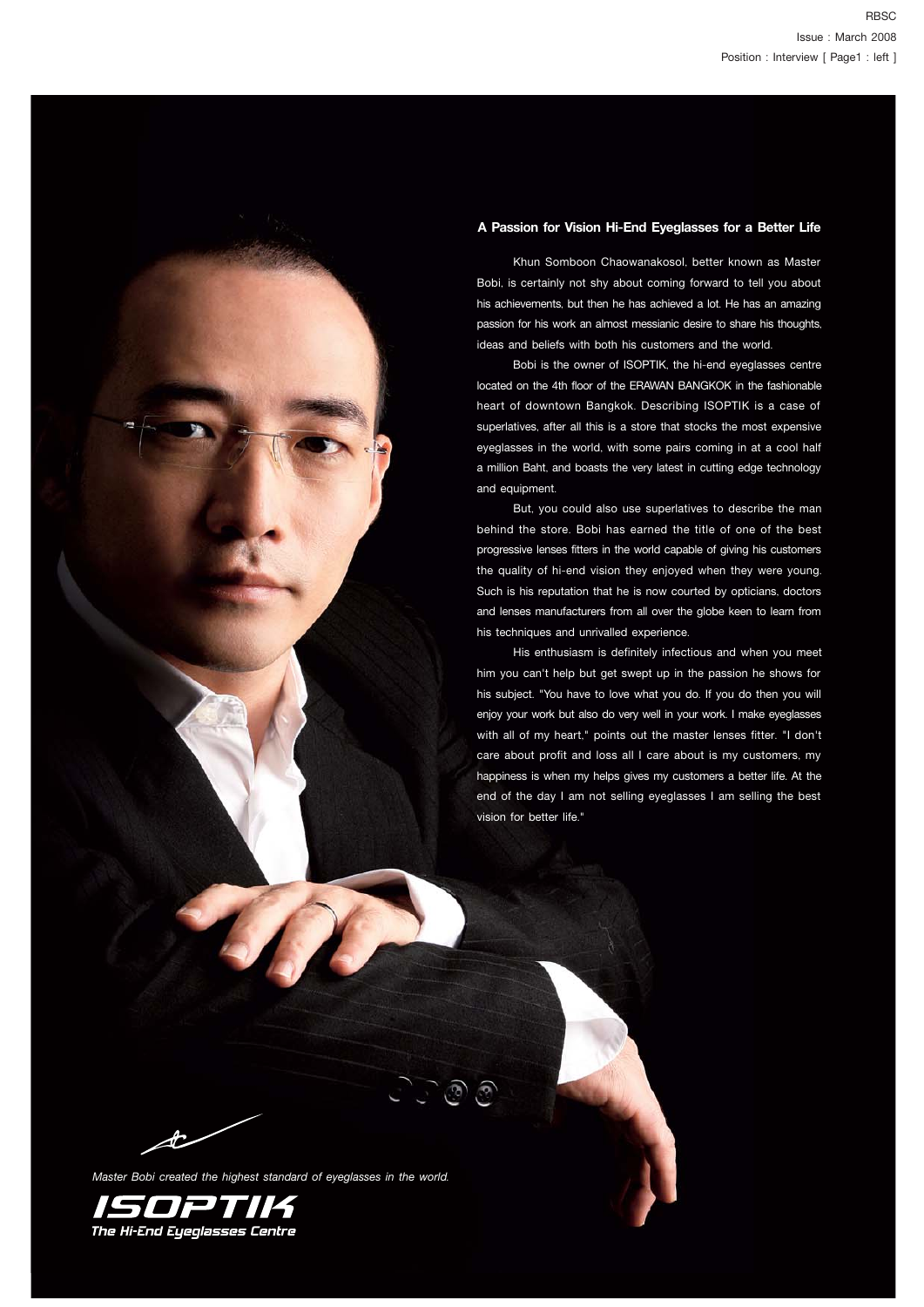

Professional fitting for vertical Centring of progressive lenses



Professional fitting for vertex distance of progressive lenses



Professional fitting for pantoscopic tilt angle of progressive lenses



#### **A Passion is Born**

 Master Bobi, now 42, was a man born into the world of vision and optiks. He grew up in Trang where his father ran a highly successful optiks shop specialising in high quality, hi-end eyeglasses and even from an early age, Bobi understood the importance of good vision to his father's customers. Indeed, talking to him there are two clear episodes in his childhood that clearly played a major role in setting him on the career path that he now pursues with such a passion. The first of these was the very personal and painful experience of him having to watch his grandmother goes blind. "She went to the doctor's but it was too late," he remembers, "the trauma and the fact that she realised she would never get to see her grandchild really affected her." The real tragedy, according to Bobi, was the fact that his grandmother's condition was completely curable if treated early enough. "It really made me decide that when I grew up I wanted to do something about it." The second memory was a more positive, if very prophetic, experience. When he was just 7 years old Bobi was in the family shop when an old customer who had moved away to the other side of Thailand the previous year came to see his father. Despite being away for twelve months and having visited countless optiks stores around his new neighborhood, he complained that he had simply been unable to find a pair of eyeglasses that offered the same comfort and clarity of vision as those made by Bobi's father.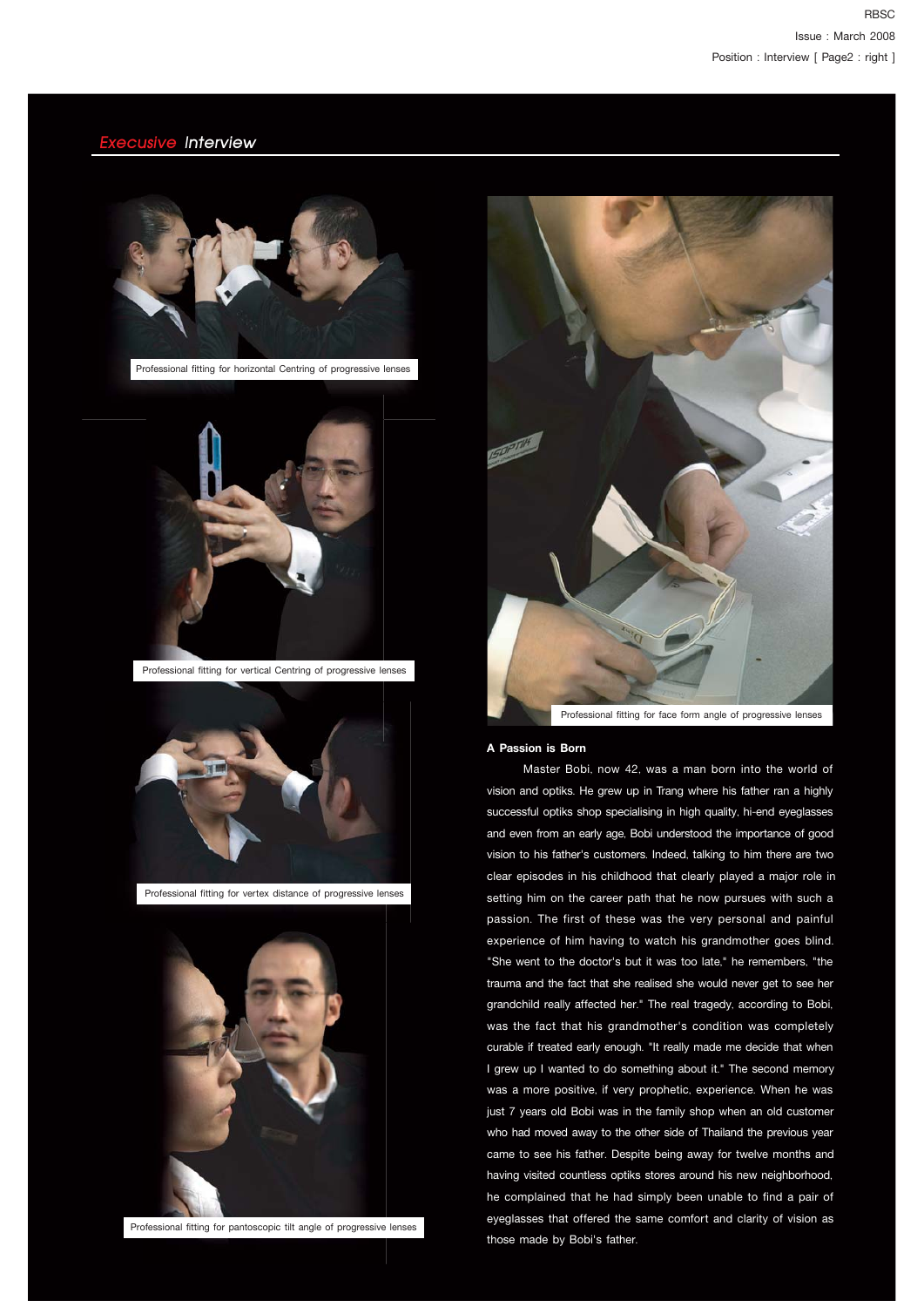

After being successfully fitted with some new eyeglasses, the man then asked what he would do when Bobi's father was no longer around to help him?. "My dad pointed at me and said when I am not around then you can get the world's best eyeglasses from him." So the seed was born, a seed that Bobi worked hard to nurture and grow. "When the other kids were out playing, I was always with my father asking questions, studying what he was doing." Since that moment, aside from a short spell at college, he could always be found alongside his father learning all he could. "I was working hard trying to help fix customers' problems, even working with doctors



to help them to not just see better but to help retain people's vision for longer in life." As well as assisting his father to implement new techniques for fitting a lot of hi-end eyeglasses he also helped train his brothers and sister in the family business, setting up a system to teach them and ensure that they occupied the best position in the market. "If I am the world's best then they are definitely the 2nd best in the world," he half jokes. In fact, it was only 5 years ago, at the age of 37, that he finally decided he had done everything he could at the family store. So started the next phase of his life as he moved to be the world best advance progressive lenses trainer in Bangkok and worldwide.

#### **A New Discovery**

 It was at around the same time that he first came across the invention that would change his life and his attitude to vision progressive lenses. Whilst progressive lenses where actually first



Master Bobi in Advance Progressive Lenses Training in Bangkok



Master Bobi in Advance Progressive Lenses Training in Shanghai

developed in the early 1900s, it is only in the last ten years or so that they have become a practical alternative to other types of lenses used in eyeglasses. In the past, anyone who was has problem seeing close up objects, say reading the newspaper, and also in focusing on distant objects would be forced into having two pairs of glasses, or alternatively adopting bi-focal lenses. However, developments to progressive lenses changed all that providing the wearers with a smooth transition from distance through intermediate to near, with all the in-between corrections included as well. The constant graduation of the prescription means that you can look up to see in the distance, look ahead to view your computer in the intermediate zone, and drop your gaze down to read all without having to concentrate or change glasses. Bobi still clearly remembers the first time he fitted progressive lenses for a client, a 60 year-old man who had previously used bi-focal glasses but was unhappy with the quality of vision they offered. "The results surprised us both; he said he felt young again because he could clearly see at all different distances with no effort." "I just thought wow, if progressive lenses can help people see like they are young again then I have to try and recommend them for everyone. I have to try to tell the world and help everyone to have a better life." So began a mission which he has pursued with an unyielding determination. "I made a decision to put all of my heart into progressive lenses. At the time a lot of people didn't know anything about them and there were a lot of very negative feedbacks relating to them from doctors and opticians. I didn't understand why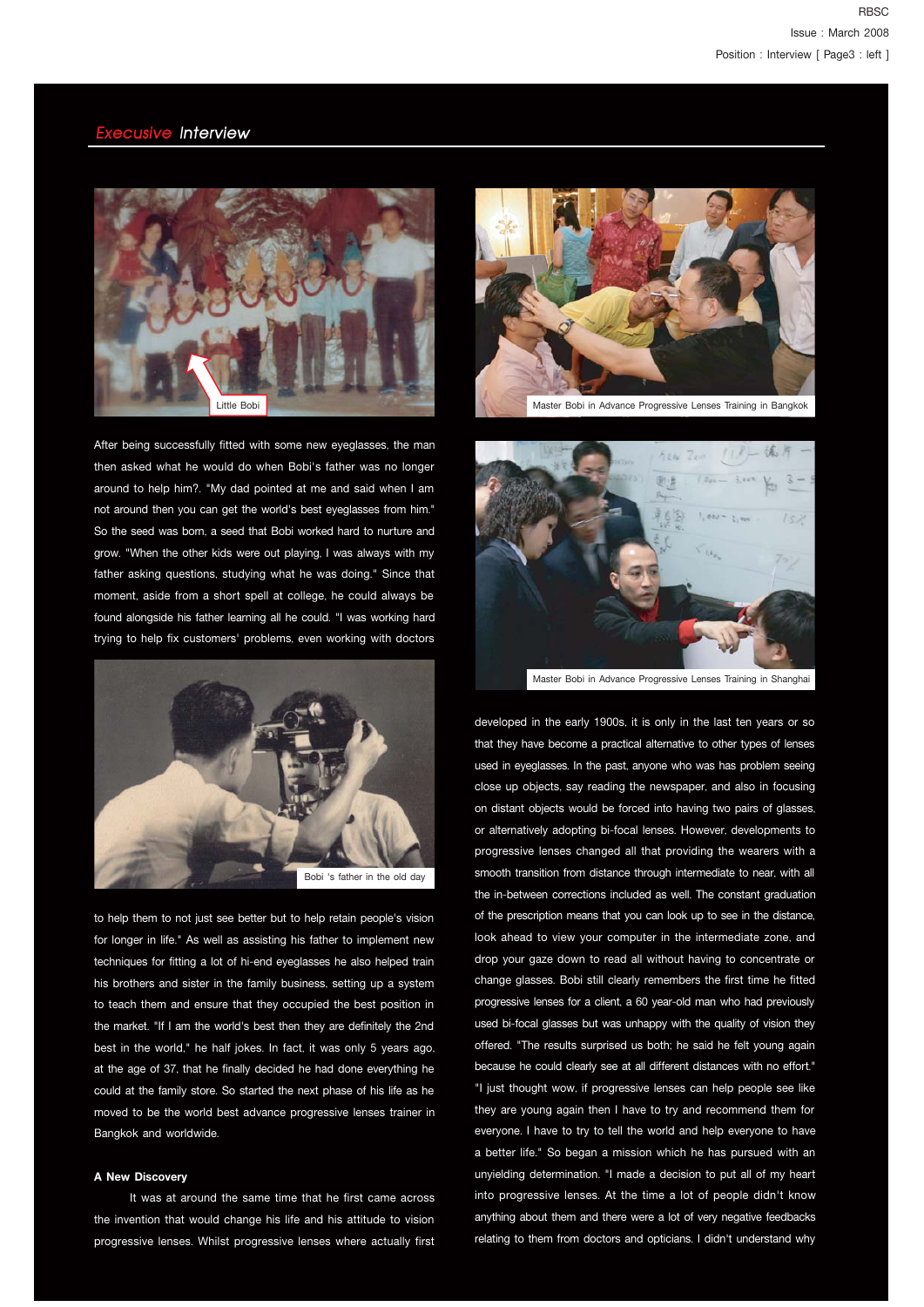



The vision field of premium progressive lenses The vision field of hi-end progressive lenses



because when I tried them they worked perfectly since the first time!" After this Eureka moment Master Bobi dedicated all his spare time to find out more by spending 16 hours a day studying progressive lenses. "I was lucky that I already had lots of customers, there are a lot of people for me to practice on," he says laughing. "I was able to focus on all the aspects of the process: the concept, the design, the technology and I found out that what worked for some people may not work for others." "It can be quite a complicated procedure as there are so many different variables to consider, for a start there are 300 different types of lenses! The detailed adjustment to the lenses and the frames all make a vital difference." Aside from the hands on testing, Bobi also spent a lot of time talking to other experts in this field and questioning many professor from manufacturers of progressive lenses who were based in Japan, Germany and worldwide to find out more and to ensure that his clients received the very best level of service and satisfaction. "The thing was the more



Vision of hi-end progressive lenses in 4 difference frames with wrong fittting



Vision of hi-end progressive lenses in 4 difference frames with professional fittting

questions I started to ask the fewer answers people could give me. In the end, they began to say Bobi you know more about this than us, so they now learn from me and ask me the questions!"

#### **Educating Others**

 In fact, Master Bobi now regularly holds seminars and training sessions, both in Bangkok and overseas, to train other progressive lenses specialists on his techniques and practices. This initially may seem strange, after all, many would suggest that it would be better for his business to keep these techniques and practices to themselves, but Bobi disagrees. "I love my students so why keep this system a secret? There are 3 billions people who have problems with their eyesight and we now know how to give them their vision back. I am only one person and no matter how hard I work I would not be able



Master Bobi show the secret of professional fitting progressive lenses in Bangkok.



Master Bobi and "Instant crystal clear vision at any distance like when you were young" in international optical fair.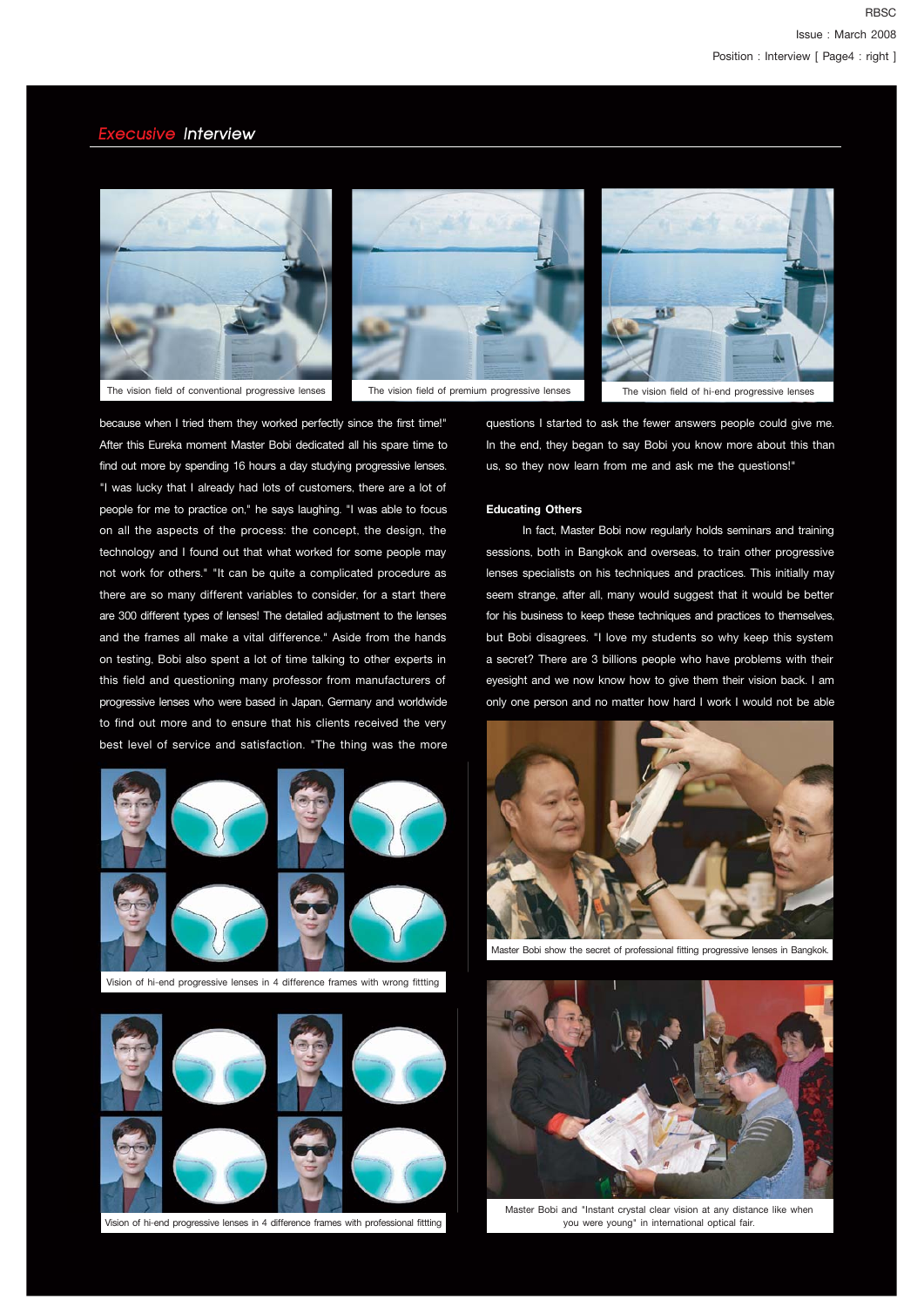to handle more than a million people, can't do it alone! It's much better that I share my knowledge, tell them everything and share the happiness." He has already trained around a thousand other progressive lenses specialists and hopes to reach out to more through his website www.apcthai.com ( Advance Progressive Addition Lenses Club ), which features downloads and video tutorials. "At the end of the day I am proud that I am making a difference and particularly proud that I am a Thai person who has reached this position."

### **Customer Satisfaction**

 Whilst it is clear that Bobi is an expert in his field, this in fact only tells half the story of the success of ISOPTIK. The other has to be the results that keep customers coming back for more, even when the glasses are up to 20x more expensive than standard eyeglasses. Bobi is adamant that the cost is irrelevant when compared to the improvement his clients' experience. "Normal eyeglasses can make you see better or clearer but ISOPTIK eyeglasses give you instant crystal clear vision at any distances as if you were young again and with no concentration required." As he points out, the key to the store, and Master Bobi's, success is in the seeing. These eyeglasses might cost more but they help you see better, feel better, look better and in turn work better. You can enjoy your life more and, as Bobi explains, they can also help you to earn more money in the





Vision of conventional progressive lenses on computer screen



Vision of hi-end computer lenses on computer screen

long run. For many people, good vision is a key component of their job. If you are a doctor performing specialist surgery, a watch or jewellery designer working with miniature parts or even a busy executive studying the markets on your monitor, you need precious high quality vision. As he puts it, Bobi is working with something very precious, the patient's life. "These lenses are perfect for people who need perfect vision, the lenses we sell are a special weapon to help you work with precision all day long." "So taking this argument further, if you can work better, then you can earn more money. I believe that they make you work 10% better so you can make 10% more money and make you 10% more relaxed. So after three years, you have more than made the money back that you spent." "With conventional eyeglasses your eyes can be tired after around few hours. After a hard day at workyou get home and you are tired, you don't have energy to enjoy with your family. If you can work better, you can also work faster, freeing up more beautiful time for you to spend with your family." "These eyeglasses make people's lives richer in all sorts of ways, they give better sight for a better life," he states, "when you think of it this way they are actually very cheap." What's more, he is so confident in the beneficial properties of his products that he offers a quite extraordinary guarantee to his customer. Any customer who is not entirely happy with their eyeglasses can feel free to return them within six months of purchase. "If you don't feel they are giving you a better life for whatever reason, then you can get your money back, no questions asked," he explains. "People think I am crazy but we find that when